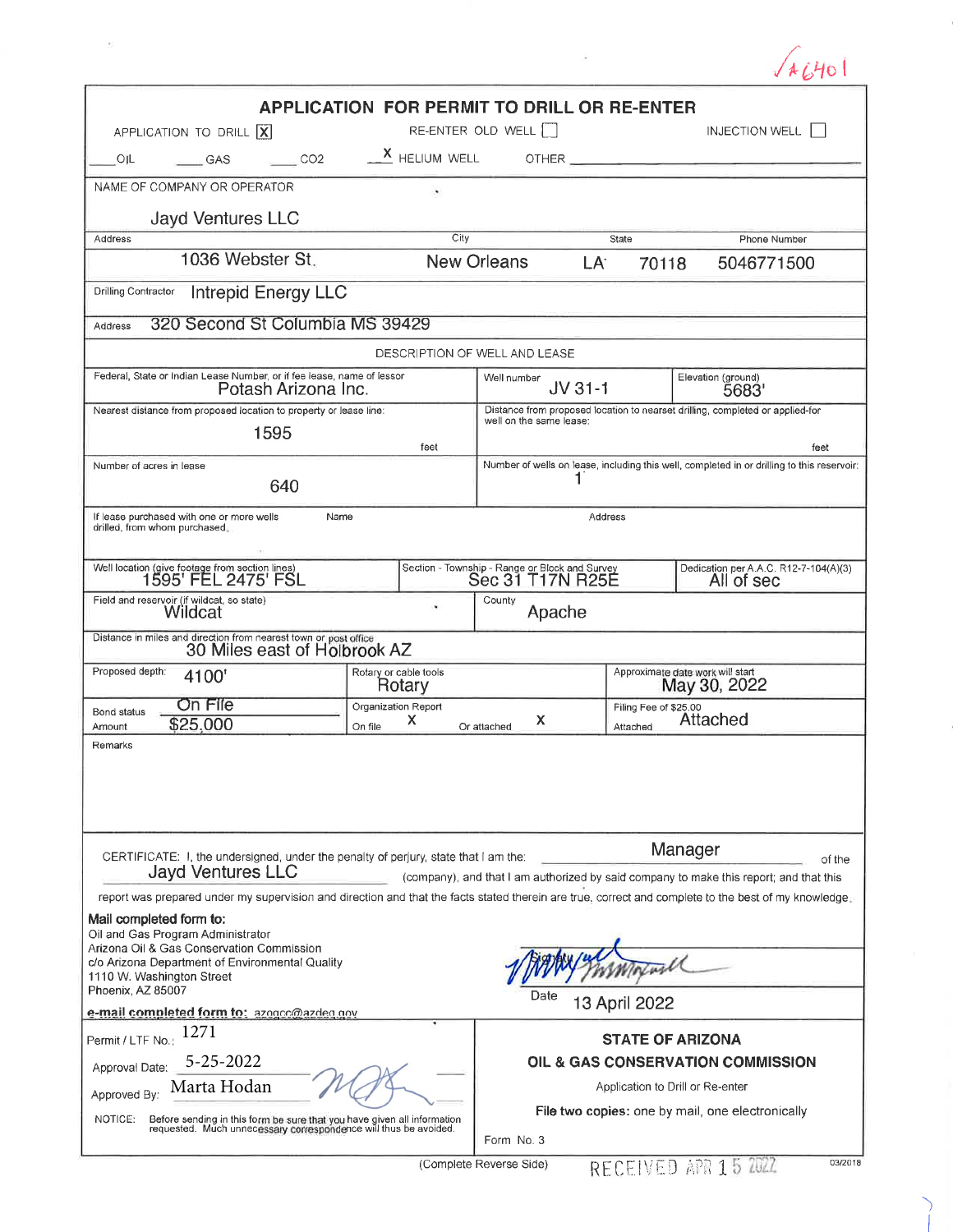- 1. Operator shall outline on the plat the acreage dedicated to the well in compliance with A.A.C. R12-7-107.
- 2. A registered surveyor shall show on the plat the location of the well and certify this information in the space provided.
- 3. ALL DISTANCES SHOWN ON THE PLAT MUST BE FROM THE OUTER BOUNDARIES OF THE SECTION.
- $YES X$  NO 4. Is the operator the only owner in the dedicated acreage outlined on the plat below?
- 5. If the answer to question four is no, have the interests of all owners been consolidated by communitization agreement or otherwise? YES NO ME If answer is yes, give type of consolidation
- 6. If the answer to question four is no, list all the owners and their respective interests below:



| Size of Casing | Weight         | Grade & Type | Top  | Bottom | Cementing Depths | Sacks Cement | l ype.         |
|----------------|----------------|--------------|------|--------|------------------|--------------|----------------|
| 13.5           | $\blacksquare$ | Jsed         | surt | 20'    | surf-220'        | 10           | $\blacksquare$ |
| 9.625          | 36             | J55          | surt | 1215'  | surf-1215'       | 565          | prem           |
|                | 23             | J55          | 1210 | 4100   | 1210'-4100'      | 500          | prem           |
|                |                |              |      |        |                  |              |                |